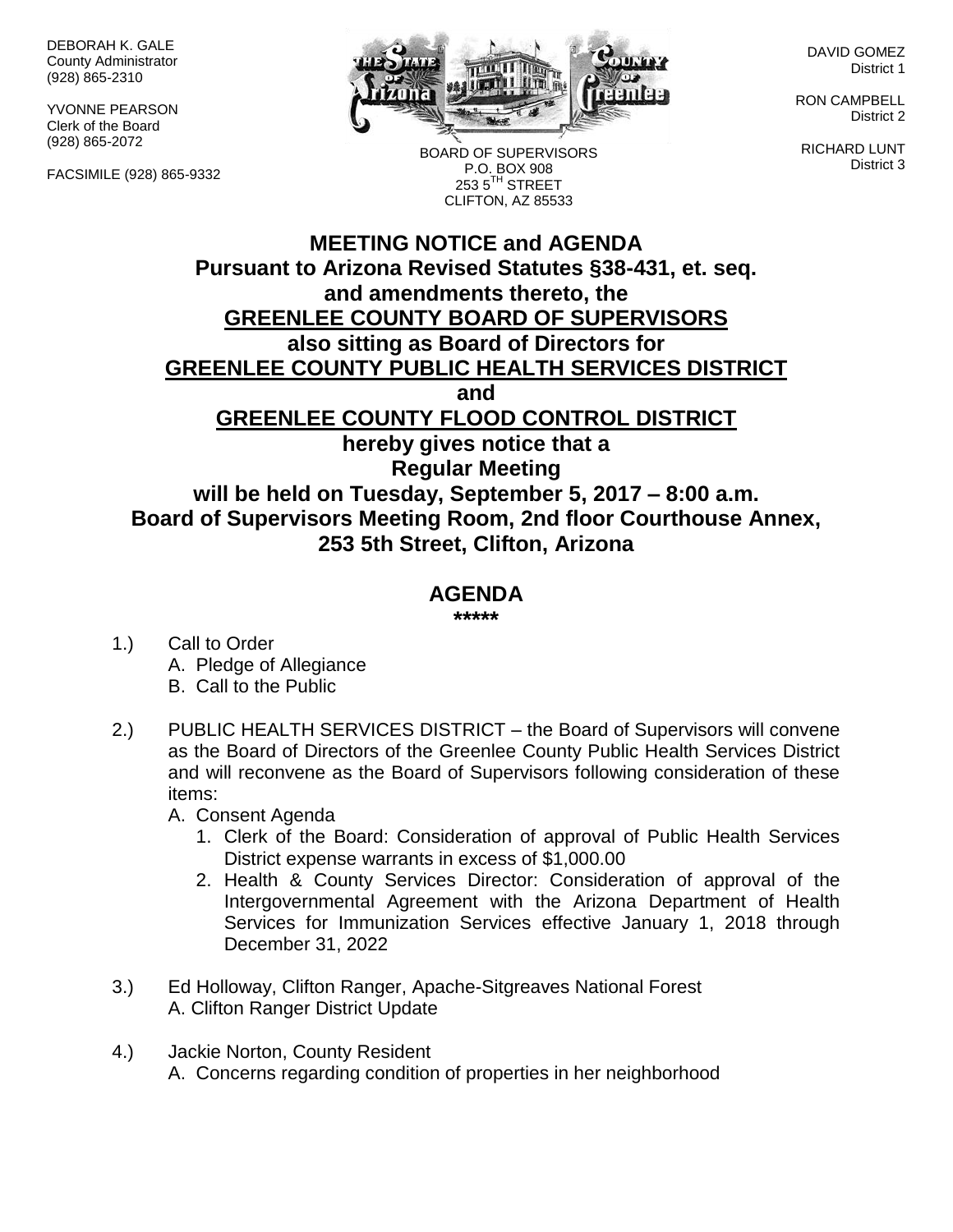- 5.) Tim Sumner, Sheriff
	- A. Consideration of hiring a temporary part-time Control Room Operator for 250 hour internship to complete requirements by Liberty University for the Spring 2018 semester
- 6.) Kay Gale, County Administrator
	- A. County and State budget and legislative issues
	- B. Arizona Corporation Commissioner Andy Tobin visit to Greenlee County
	- C. Calendar of Events
- 7.) Consent Agenda
	- A. Clerk of the Board: Consideration of approval of minutes to previous meetings: 07/06/17; 08/07/17
	- B. Clerk of the Board: Consideration of approval of expense warrants in excess of \$1,000.00 – Voucher 1098; 1014; 1015; 1017
	- C. Chief Finance Officer: Consideration of approval of general fund loans in the amount of
	- D. County Engineer: Consideration of approval of Employee Transaction Form: D. Reed, Planning Technician
	- E. Chief Probation Officer: Consideration of approval of Employee Transaction Form: A. Vidales, Teen Court Assistant
	- F. County Sheriff: Consideration of approval of Employee Transaction Form: J. Rios, Deputy Cadet; A. Morales, Detention Officer
	- G. Superior Court Clerk: Consideration of approval of Employee Transaction Form: L. Gaskill, Part-time Deputy Court Clerk
	- H. Superior Court Judge: Consideration of approval of Contract for Provision of Indigent Representation for attorney Stephen Lundell effective July 1, 2017 through June 30, 2018
	- I. County Recorder: Consideration of approval of the Interagency Service Agreement for Voter Registration Services and Support by the Office of the Secretary of State in an amount not to exceed \$801.02 to be paid with budgeted general funds
	- J. County Administrator: Consideration of approval of the Southeastern Arizona Workforce Investment Area for Local Governance Intergovernmental Agreement between Cochise County, Graham County, and Greenlee County for fiscal and administrative responsibilities for the Cochise Private Industry Council for administering job training services under Title 2 of the Workforce Innovation and Opportunity Act of 2014 (WIOA)
	- K. Public Works Manager Facilities: Consideration of approval of electrical services at the County Airport by Velocity Builders in an amount not to exceed \$15,335.00 to be paid with budgeted Airport funds